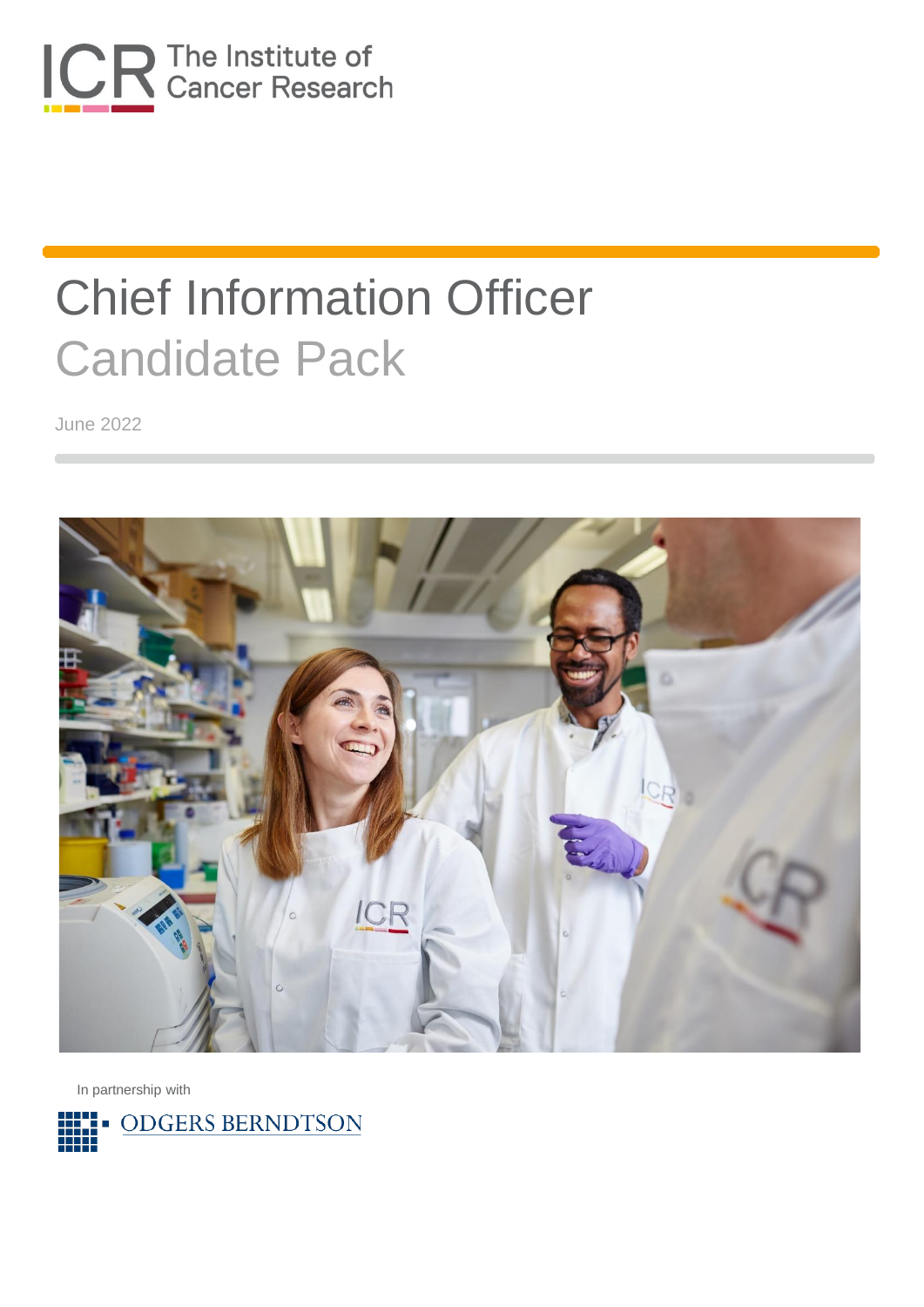# Contents:

|                             | <b>Page</b> |
|-----------------------------|-------------|
| <b>Introduction</b>         | 3           |
| <b>About the Institute</b>  | 5           |
| <b>Job Description</b>      | 6           |
| <b>Person Specification</b> | 9           |
|                             |             |

### **How To Apply 12**

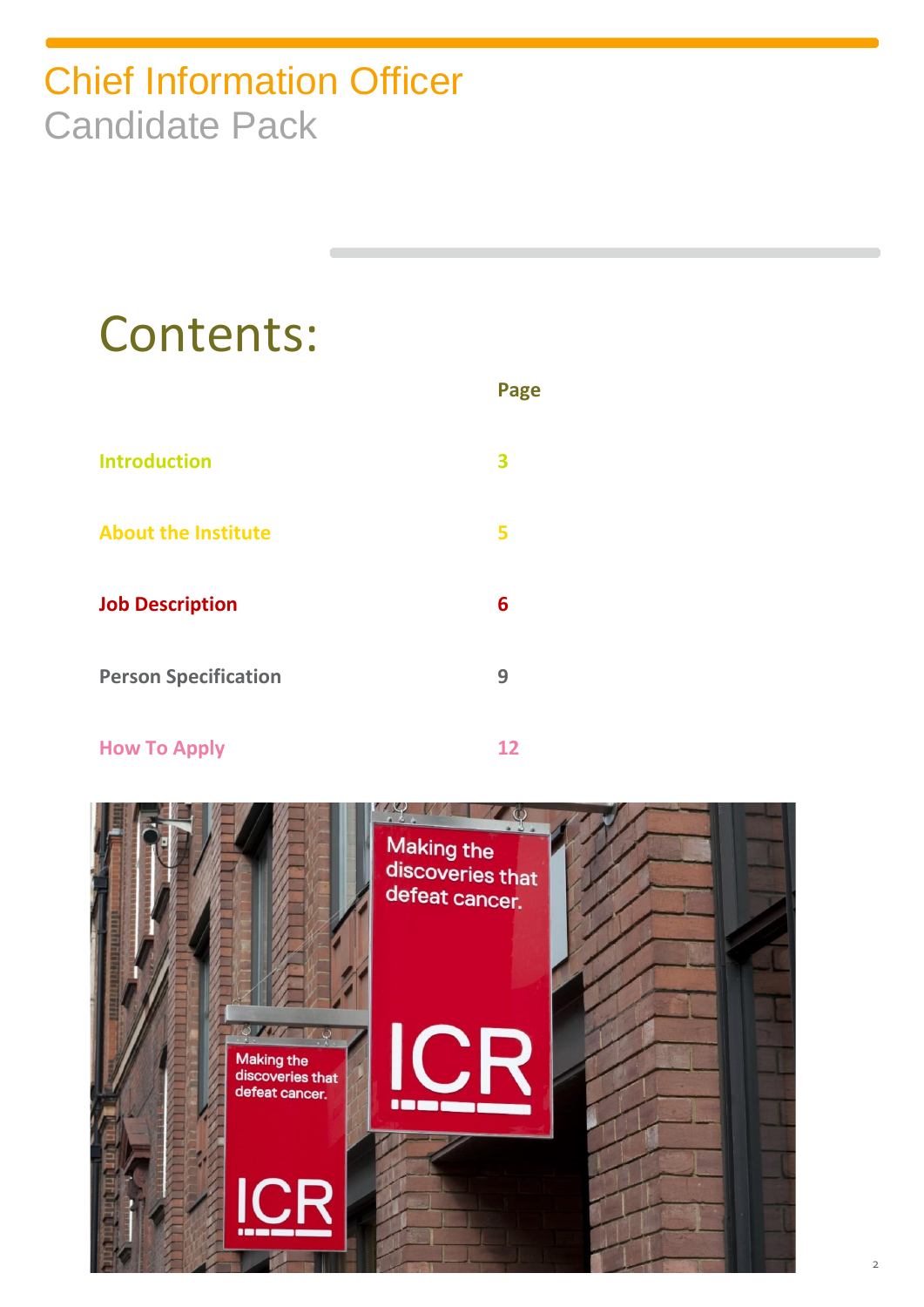# Introduction

### The Institute of Cancer Research

#### **About our organisation**

We are one of the world's most influential cancer research institutes with an outstanding record of achievement dating back more than 100 years. We are world leaders in identifying cancer genes, discovering cancer drugs and developing precision radiotherapy. Together with our hospital partner The Royal Marsden, we are rated in the top four centres for cancer research and treatment worldwide.

As well as being a world-class institute, we are a college of the University of London. In the 2021 Research Excellence Framework (REF), the ICR was ranked first in Biological Sciences and is the UK's second-ranked academic research centre overall. The ICR also ranked third in the UK for the impact of its research on society.

We have charitable status and rely on support from partner organisations, charities, donors and the general public.

We have more than 1000 staff and postgraduate students across three sites – in Chelsea and Sutton.

#### **Digital Services Directorate**

The Digital Services Directorate ensures that everyone at the ICR has access to the technology they need to do their jobs effectively including providing specialist IT support to the ICR's research community.

Our mission is to make the discoveries that defeat cancer.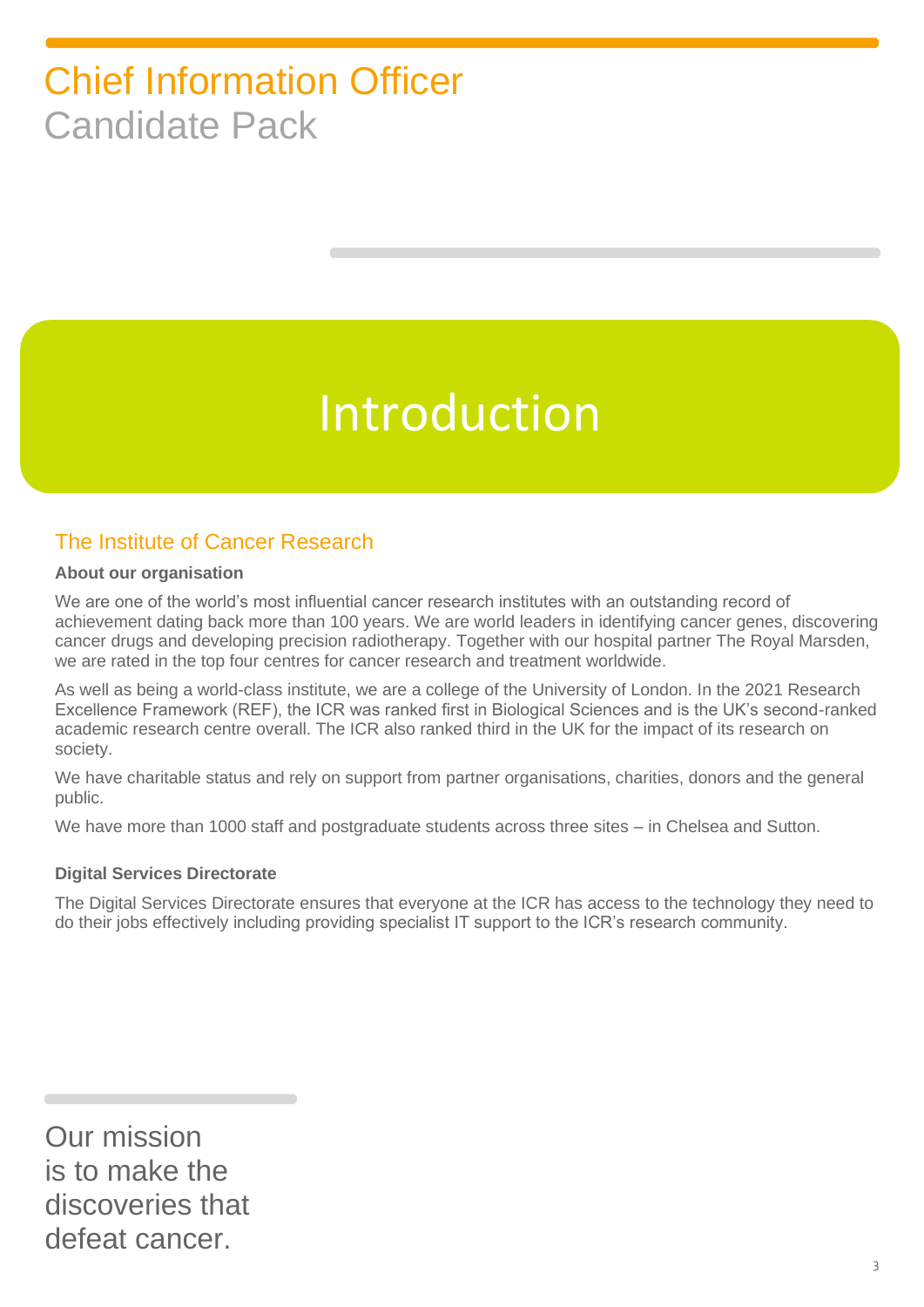### Our values

The ICR has a highly skilled and committed workforce, with a wide variety of roles, each requiring different skills. But whether you work as a researcher, or work as part of our corporate team, your work and behaviour is underpinned by these six values. They are what bring us together as one team - as 'One ICR'.

#### **Pursuing excellence**

We aspire to excellence in everything we do, and aim to be leaders in our field.

#### **Acting with Integrity**

We promote an open and honest environment that gives credit and acknowledges mistakes, so that our actions stand up to scrutiny.



#### **Valuing all our people**

We value the contribution of all our people, help them reach their full potential, and treat everyone with kindness and respect.



#### **Working together**

We collaborate with colleagues and partners to bring together different skills, resources and perspectives.



#### **Leading innovation**

We do things differently in ways that no one else has done before, and share the expertise and learning we gain.



#### **Making a difference**

We all play our part, doing a little bit more, a little bit better, to help improve the lives of people with cancer.

### $\epsilon$

*Our values set out how each of us at the ICR, works together to meet our mission – to make the discoveries that defeat cancer. They summarise our desired behaviours, attitudes and culture – how we value one another and how we take pride in the work we do, to deliver impact for people with cancer and their loved ones."*

**Professor Kristian Helin Chief Executive**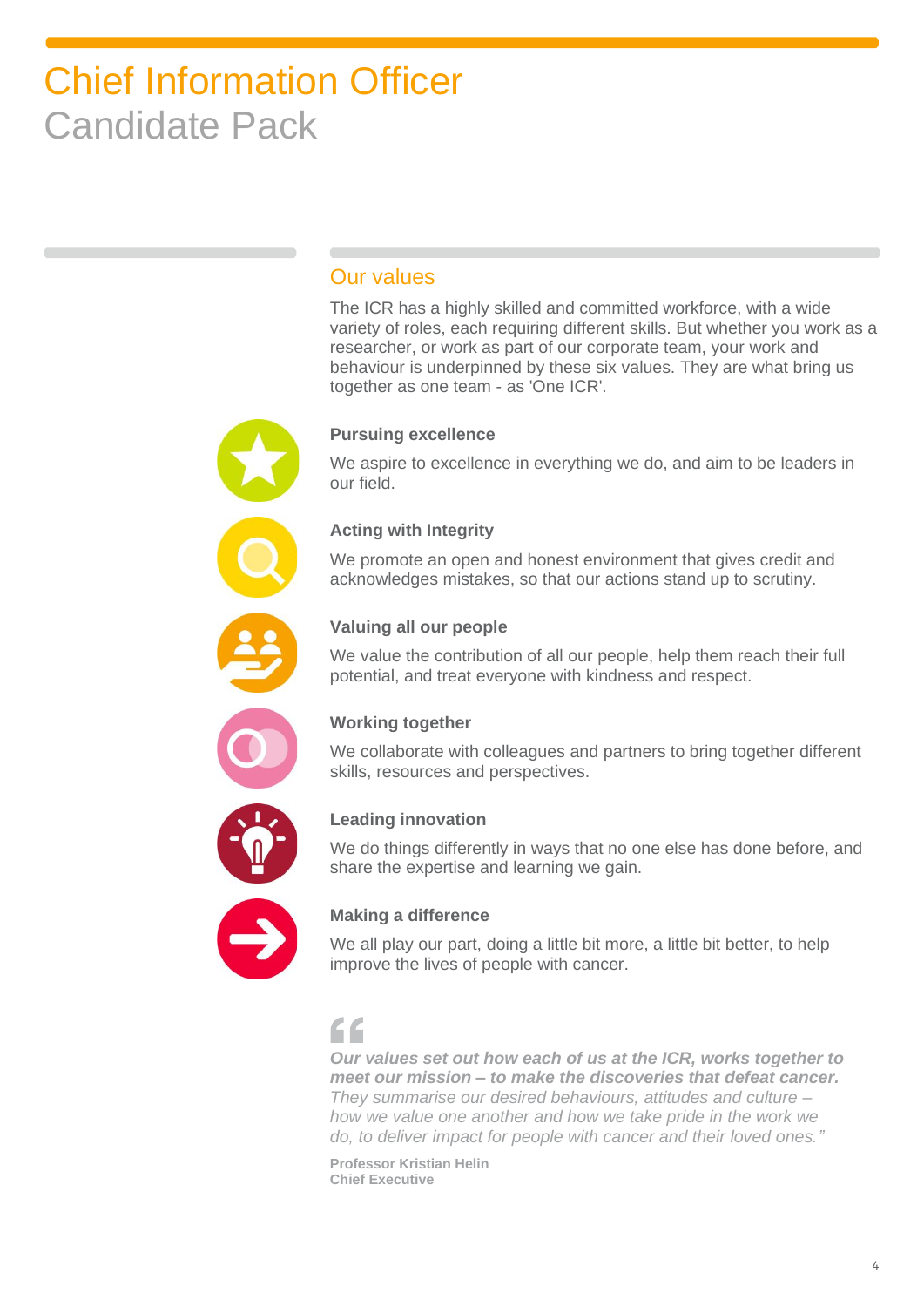# About the Institute

### Our History of Discovery

**Since its foundation in 1909, the ICR has pioneered some of the most important discoveries in cancer research. We provided the first convincing evidence that DNA damage is the basic cause of cancer, laying the foundation for the now universally accepted idea that cancer is a genetic disease. We also made some of the first discoveries of carcinogenic compounds in coal tar and cigarette smoke, indicating the potential link between smoking and lung cancer.**

**We have been a pioneer in cancer drug discovery and development since the 1950s, when researchers at the ICR were the first in Europe to develop chemotherapy agents for cancer. We also discovered the essential role of the thymus in our immune systems – a foundation of modern immunology and immunotherapy. And our researchers have worked closely with colleagues at The Royal Marsden to make major advances in the development of high-precision radiotherapy. Over the last few decades, the ICR has been a global leader in understanding cancer biology and genetics, and at translating these discoveries into advances in precision treatment and targeted prevention. For example, we discovered the cancer gene BRCA2 – enabling families to be assessed for genetic risk and laying the groundwork for new forms of therapy in breast and other cancers.**

**Since 2005, we have discovered more new cancer drugs than any other academic institution – 20 drug candidates, ten of which have entered clinical trials. The prostate cancer drug abiraterone – which the ICR discovered and then developed with The Royal Marsden – is now benefiting hundreds of thousands of men with the disease worldwide. Our work in drug discovery was recognised by the American Association of Cancer Research Team Science Award in 2012 the Queen's Anniversary Prize in 2018.**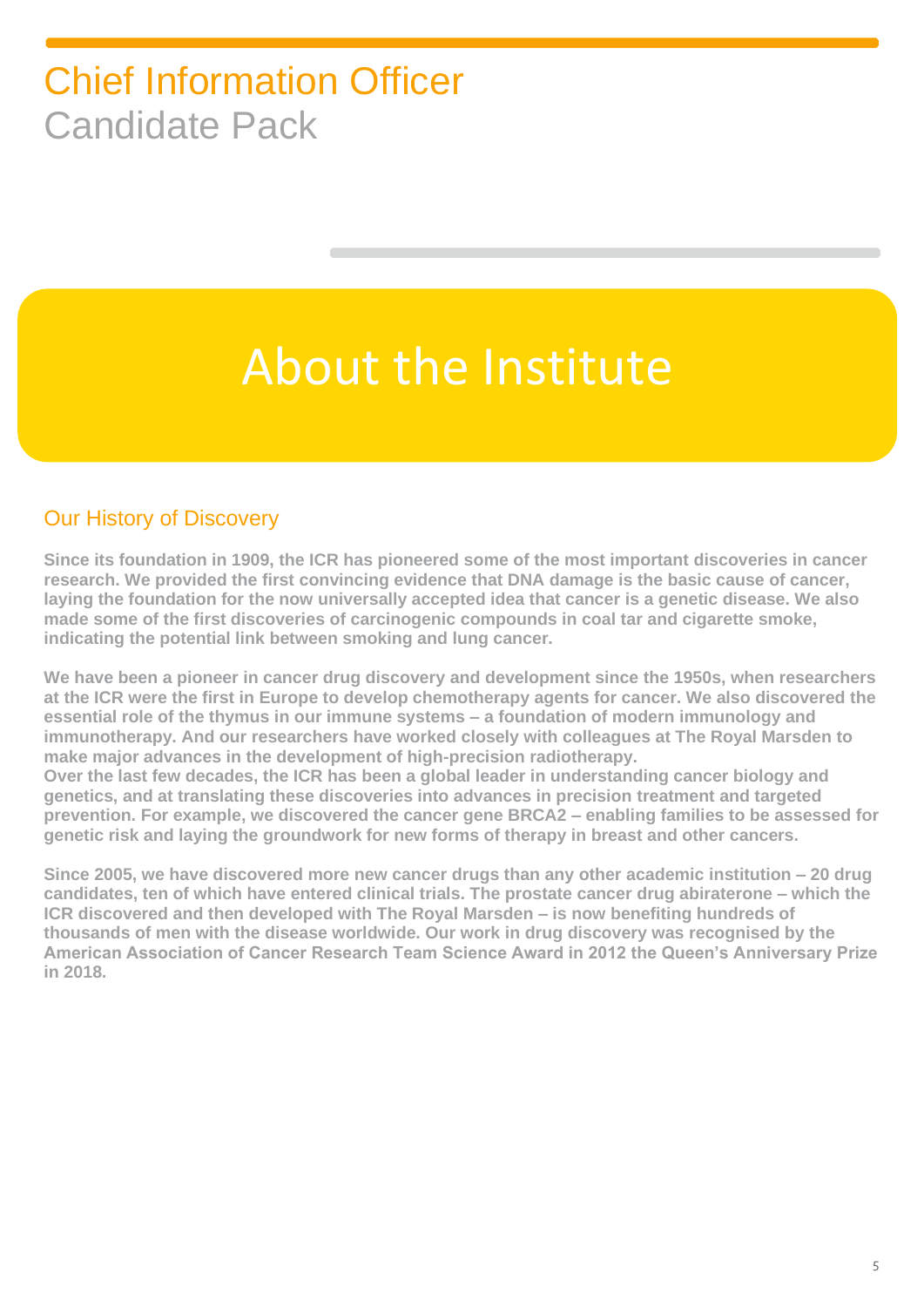### Job description

|                                                  | <b>Department / division:</b> Digital Services Directorate                                                                                                                                                                                                               |
|--------------------------------------------------|--------------------------------------------------------------------------------------------------------------------------------------------------------------------------------------------------------------------------------------------------------------------------|
| Pay grade / staff group: Professional Services 0 |                                                                                                                                                                                                                                                                          |
| <b>Hours / duration:</b>                         | Full time 35 hours per week,<br>Monday to Friday                                                                                                                                                                                                                         |
| <b>Reports to:</b>                               | <b>Chief Operating Officer</b>                                                                                                                                                                                                                                           |
| Main purpose of the<br>job:                      | This is a high-profile role within the ICR<br>requiring both outstanding technical and<br>leadership skills to drive transformation of<br>our digital services and meet the demanding<br>and complex needs of our world-class<br>researcher community.                   |
|                                                  | This Executive Director level role will have<br>ICR-wide responsibility for establishing a<br>high-performing service to ICR that delivers<br>Corporate IT, Information Security, Scientific<br>Computing and support for bioinformatics<br>and data science activities. |

#### **Duties and responsibilities:**

### Strategic Development

Lead the delivery of a new ICR vision and strategy for Corporate IT, Scientific Computing and Information Security technologies and infrastructure that drive digital transformation across all aspects of ICR, ensuring these are fully aligned with the organisation's Research, Learning and Teaching, and Operational strategies.

Responsible for maintaining a clear and overarching view of ICR's technology consumption and keeping abreast of strategic and scientific program requirements to plan ahead to meet the increasing demand of future science.

Lead the ongoing evaluation of technological innovation to ensure that new technologies and developments can be exploited to release new benefit to researchers at competitive pace.

Develop strategic relationships with partner organisations to identify and exploit relevant synergies and benefits, for example with the Royal Marsden, Imperial College and The Crick.

Ensure effective partnership with senior leaders (Division Heads and Corporate Directors) to lead an IT service management approach that engages to ensure all services meet the needs of the business.

Lead organisational change to establish a high-performing and cohesive function that unites a range of related activities (including Corporate IT, Scientific Computing, information security and bioinformatics/data science support) to ensure high levels of professional and technical competence, an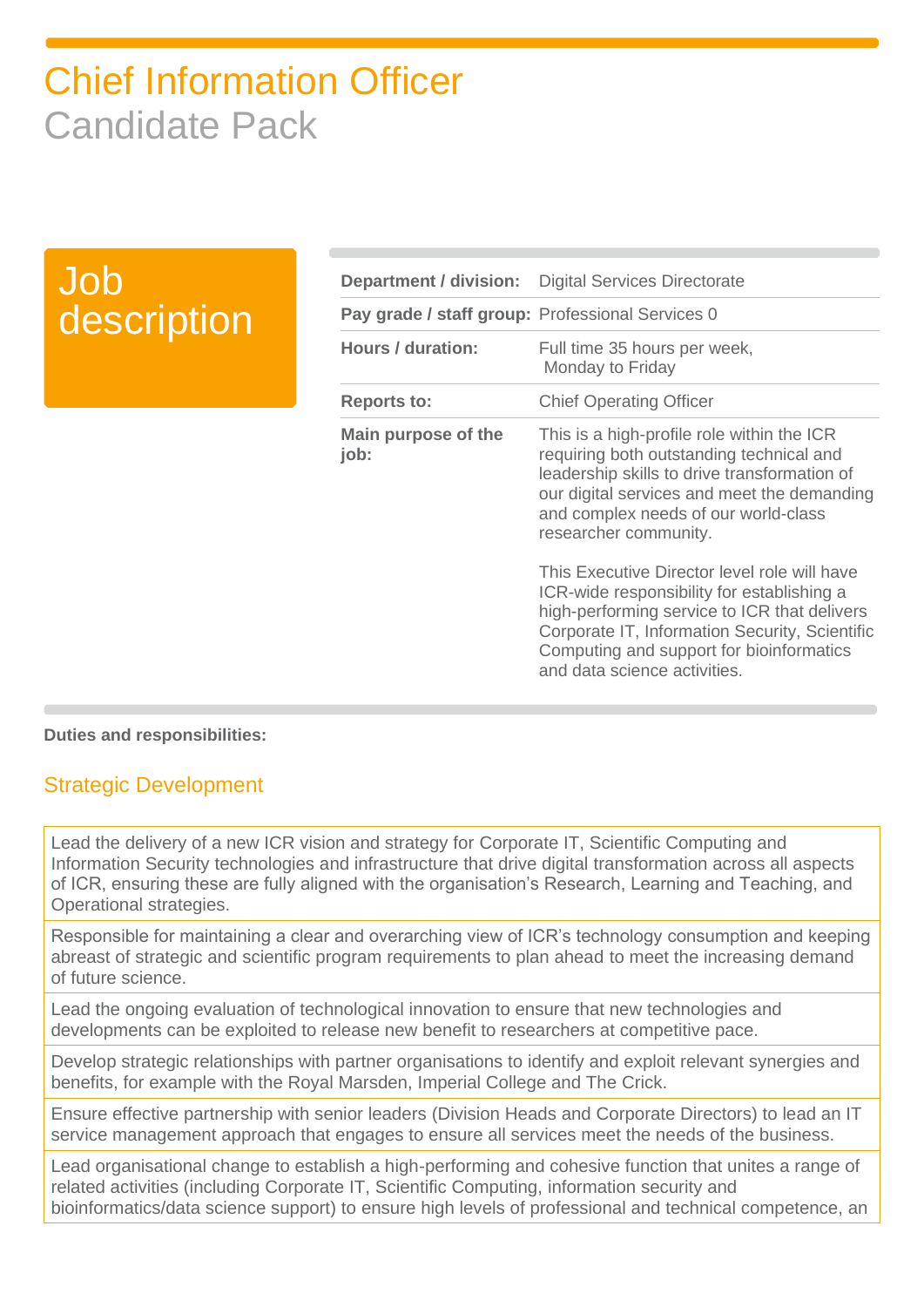ethos of continual improvement, cohesive and coordinated service delivery, and high standards of customer service and associated infrastructure.

Establishes strategy for addressing risks arising from business operations and change.

Responsible for leadership of the development, maintenance and awareness of all technology policies across ICR, and the provision of quality advice and technical support.

Work with the COO and Research Lead to ensure appropriate governance Committee for all Digital Services activities including Corporate IT, Scientific Computing and Information Security.

### **Systems**

Ensure the operational effectiveness of all Digital Services systems and infrastructure, and that Service Level Agreements/KPIs are effective, appropriate and managed.

Continuously innovate, review and improve Digital Services systems where required to streamline all internal operations and help optimize their strategic benefits (including as part of an organisation-wide Service Improvement and Efficiency Programme).

Responsible for effective management of a multi-million pound technology, services and infrastructure budget.

Be responsible for Digital Services procurement and robust ongoing supplier management to ensure excellent delivery, operational service management and drive value for money.

Ensure the consistent application of policies and standards across all technology projects, systems and services, including privacy, risk management, compliance and business continuity.

### Executive Leadership

A member of the ICR Corporate Leadership Board responsible for representing Corporate IT, Scientific Computing and Information Security at the highest levels, including at ICR Board of Trustees.

With the Corporate Director Team, be collectively responsible for the delivery of ICR's Operational Strategy.

Line management responsibilities for the Deputy CIO (Corporate IT), the Deputy CIO (Scientific Computing) and the Chief Information Security Officer.

Managing relationships with key suppliers and data service providers.

Develop strong working relationships with senior research colleagues within ICR and partner organisations to ensure synergistic working between operational support and research activity

Provide leadership, coaching and direction for all team members, ensuring strong performance management at all levels within the function.

Comply with the ICR's Standing Financial Instructions and through the Annual Statement of Risk Management and Internal Control provide adequate assurance on good governance, internal controls, the management of risk and achieving value for money across all areas of responsibility.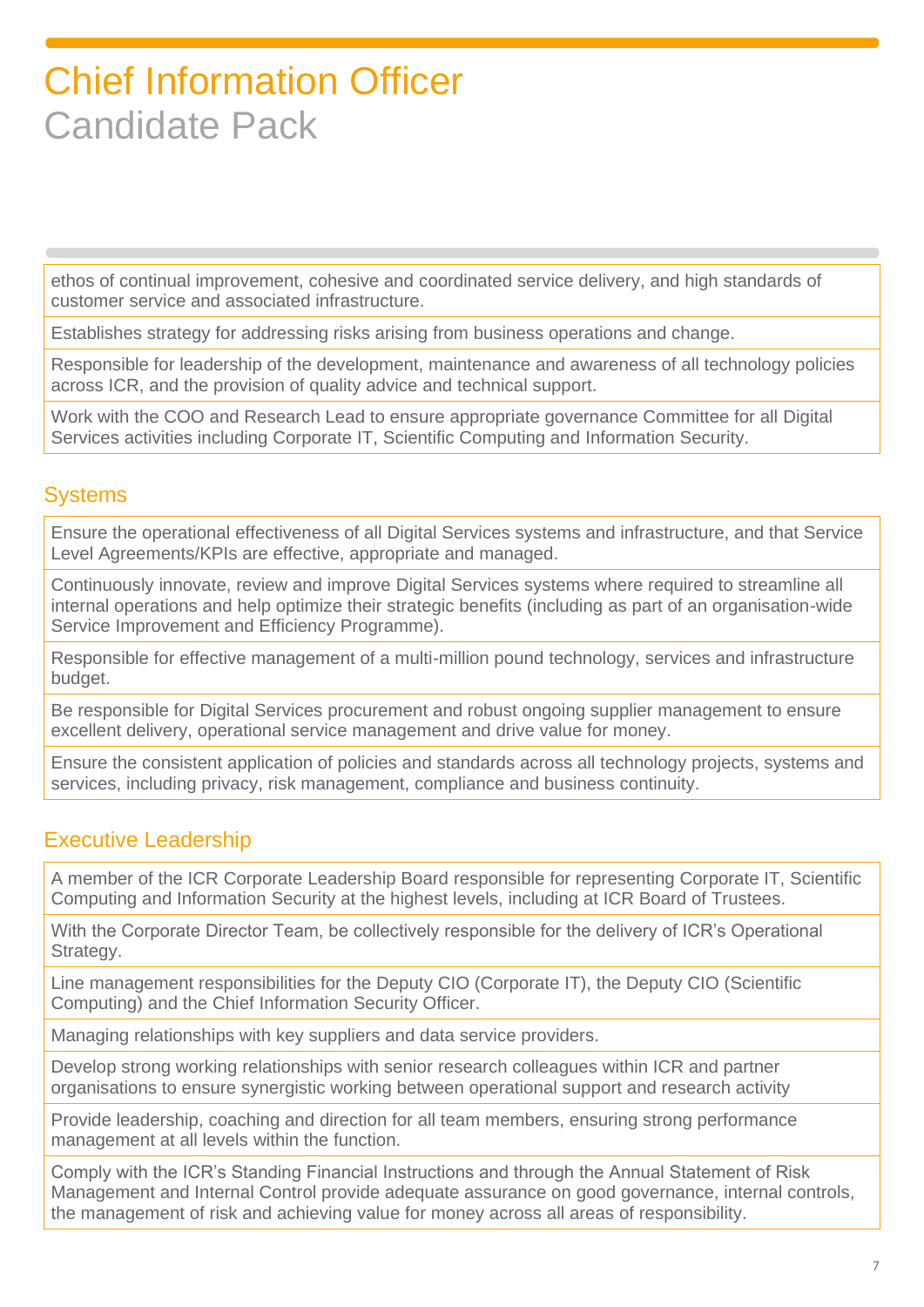Represent the ICR in external discussions, and act as an advocate for scientific data management and for the open use of scientific data.

### Information & Data Management

Develop and implement an Information and Data Management strategy, detailing how all data should be collected, its function and user requirements to ensure data quality and traceability.

Provide strategic leadership in the management, sharing, utilisation and protection of data and information in order to maximise the value of research at ICR.

Responsible for delivery and development of all ICR data management systems, including the Research Data Storage service.

Ensure effective provision of data management systems that support all areas of ICR's research, including the High Performance Computing (HPC) services.

### Information Security

Provide organisation-wide leadership for ICR on all issues relating to Information Security, with responsibility for setting and maintaining information security standards across the ICR. This includes engaging with all groups that develop IT solutions, including research software, across the organisation to ensure a consistent approach.

Work with the Senior Information Risk Owner (the COO) and the ICR-wide Information Governance programme to ensure that ICR operates in full compliance with regulatory requirements.

Promote Information Security throughout ICR, and work with the Director of Academic Services to shape Information Governance policies and processes.

### **General**

All staff must ensure that they familiarise themselves with and adhere to any ICR policies that are relevant to their work and that all personal and sensitive personal data is treated with the utmost confidentiality and in line with the General Data Protection Regulations

Any other duties that are consistent with the nature and grade of the post that may be required.

To work in accordance with the ICR's Values.

To promote a safe, healthy and fair environment for people to work, where bullying and harassment will not be tolerated.

This job description is a reflection of the present position and is subject to review and alteration in detail and emphasis in the light of future changes or development.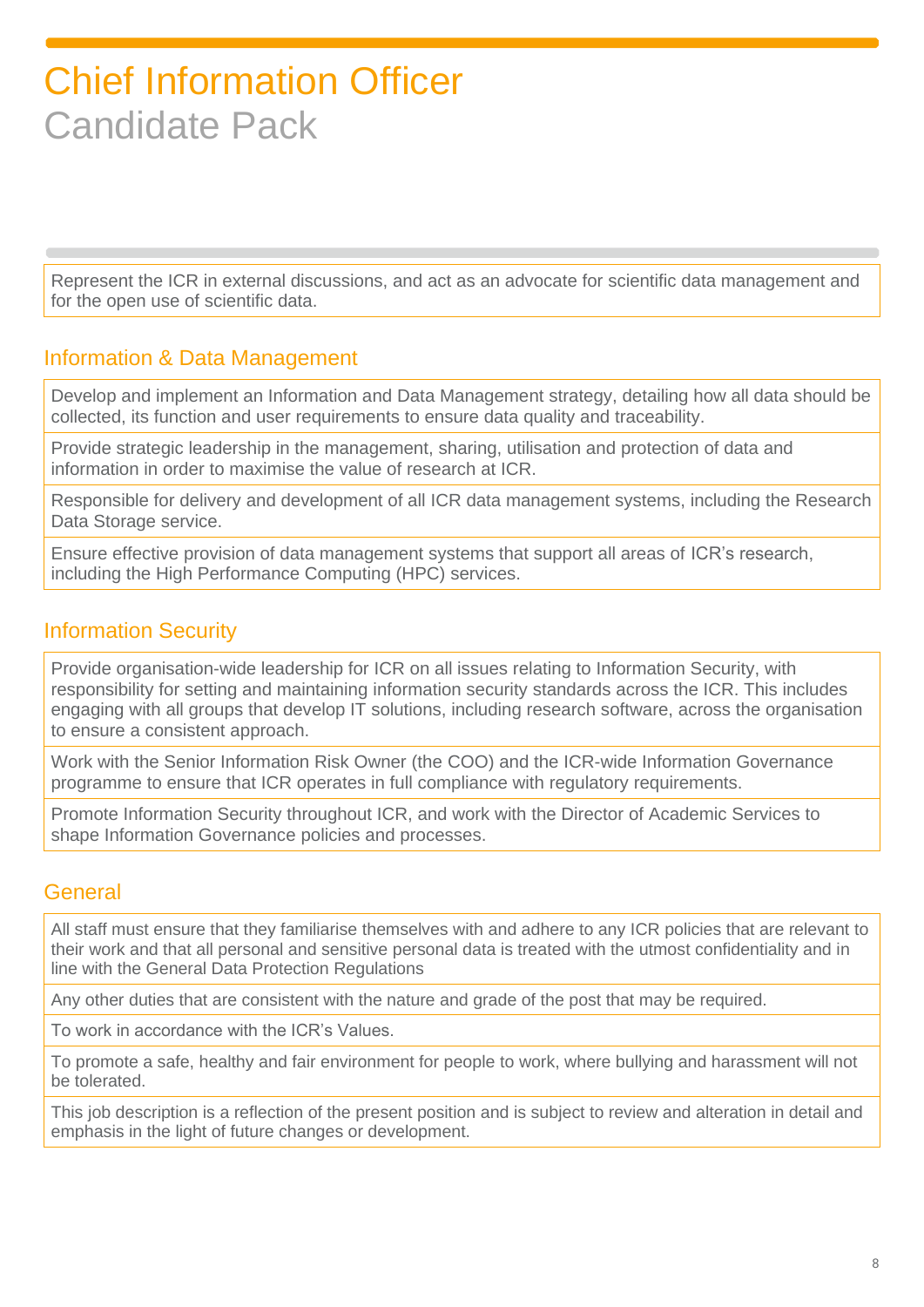### Person specification

### Education and Knowledge

| Broad knowledge of infrastructure planning and<br>operations, design and deployment, as well as system<br>life cycle management.             | <b>Essential</b> |
|----------------------------------------------------------------------------------------------------------------------------------------------|------------------|
| Understanding of the regulatory environment that<br>ICR and its partners, notably The Royal Marsden<br>NHS Foundation Trust, operate within. | <b>Essential</b> |
| Knowledge of emerging technologies and their<br>value-adding impact on Research/Higher Education<br>sectors.                                 | Essential        |

### **Skills**

| Effective management of Digital Services' vendor/strategic partner relationships, and of<br>managing/evaluating the risk/benefit of outsourced operations. | Essential |
|------------------------------------------------------------------------------------------------------------------------------------------------------------|-----------|
| Ability to improve operational efficiency and service delivery effectiveness across all lines of<br>business and technology platforms.                     | Essential |
| Strong budget planning, financial management and resource management skills.                                                                               | Essential |

### **Experience**

| Substantial experience of leading a high-performing and innovative an Digital Services<br>function at the most senior level within a research-focused organisation.  | Essential        |
|----------------------------------------------------------------------------------------------------------------------------------------------------------------------|------------------|
| Proven track record of ensuring quality delivery of product or services in customer<br>focused manner.                                                               | <b>Essential</b> |
| A strong track record of establishing and motivating high-performing teams across a<br>range of Digital Services services.                                           | <b>Essential</b> |
| Professional credibility based on a strong technical background (that may include<br>software development, infrastructure services and architecture).                | <b>Essential</b> |
| Evidence of effective and visible leadership, with proven ability to influence senior-level<br>management and key stakeholders.                                      | Essential        |
| Highly strategic, with considerable experience of formulating the Digital Services strategy<br>in a complex and dynamic environment amidst complexity and ambiguity. | <b>Essential</b> |
| Extensive experience of leading transformational organisation-wide change programmes<br>with key focus on delivering value and innovation within ICR.                | <b>Essential</b> |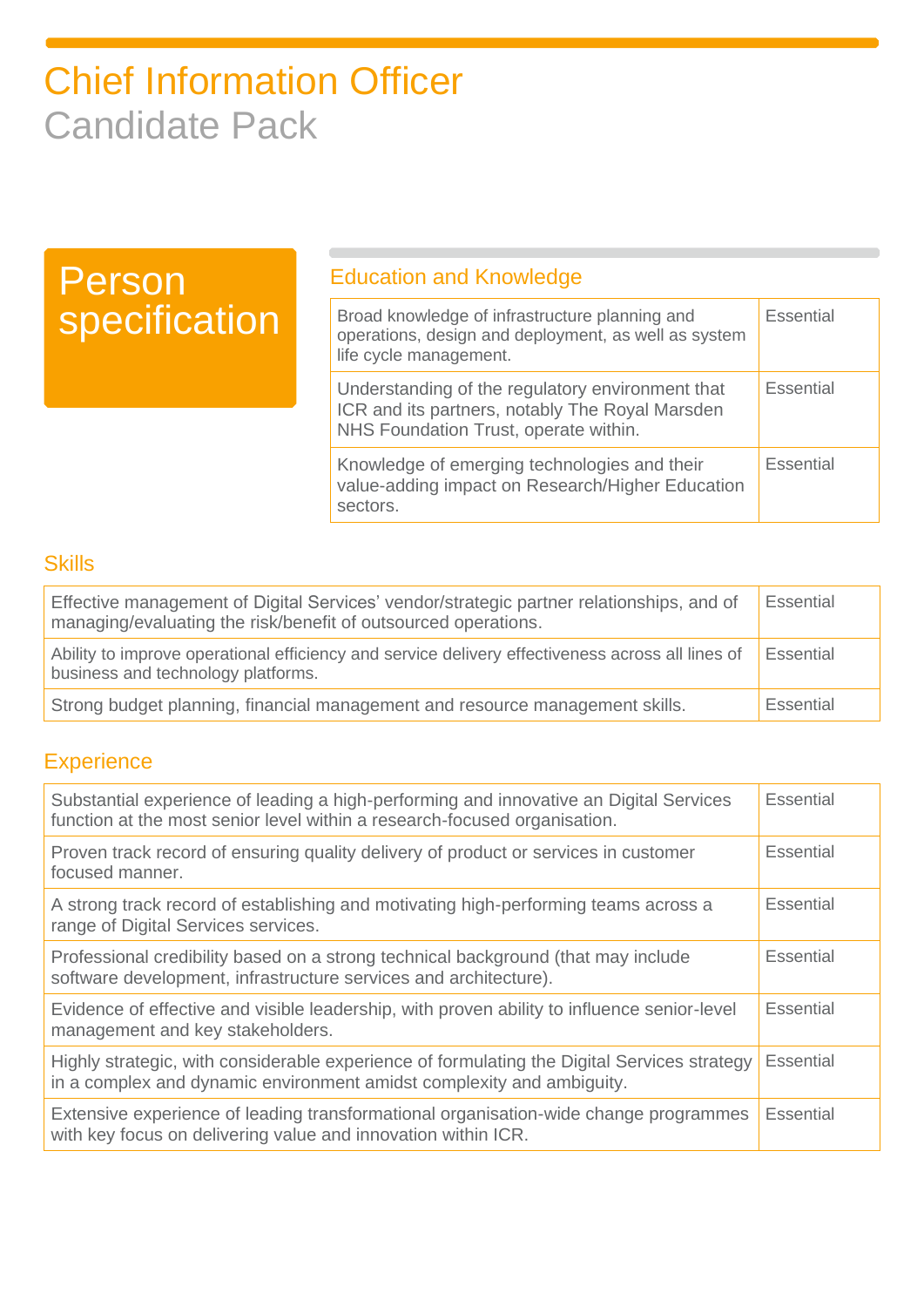### Personal Qualities

| An outstanding communicator, adept at negotiation and stakeholder management.                                                                                                                                                                                                                            | Essential |
|----------------------------------------------------------------------------------------------------------------------------------------------------------------------------------------------------------------------------------------------------------------------------------------------------------|-----------|
| A confident figurehead who leads by example, and is able to quickly establish a common<br>purpose across teams.                                                                                                                                                                                          | Essential |
| Ability to thrive amongst ambiguity.                                                                                                                                                                                                                                                                     | Essential |
| A natural curiosity and outward-looking approach.                                                                                                                                                                                                                                                        | Essential |
| Able to demonstrate a commitment to providing an exceptionally high level of service to<br>both Research and Operations.                                                                                                                                                                                 | Essential |
| A natural leader with the ability to get the best out of the people by setting and<br>communicating clear goals, measuring and recognising accomplishments, holding<br>people accountable, giving constructive feedback and strongly managing performance;<br>and coaching staff to nurture development. | Essential |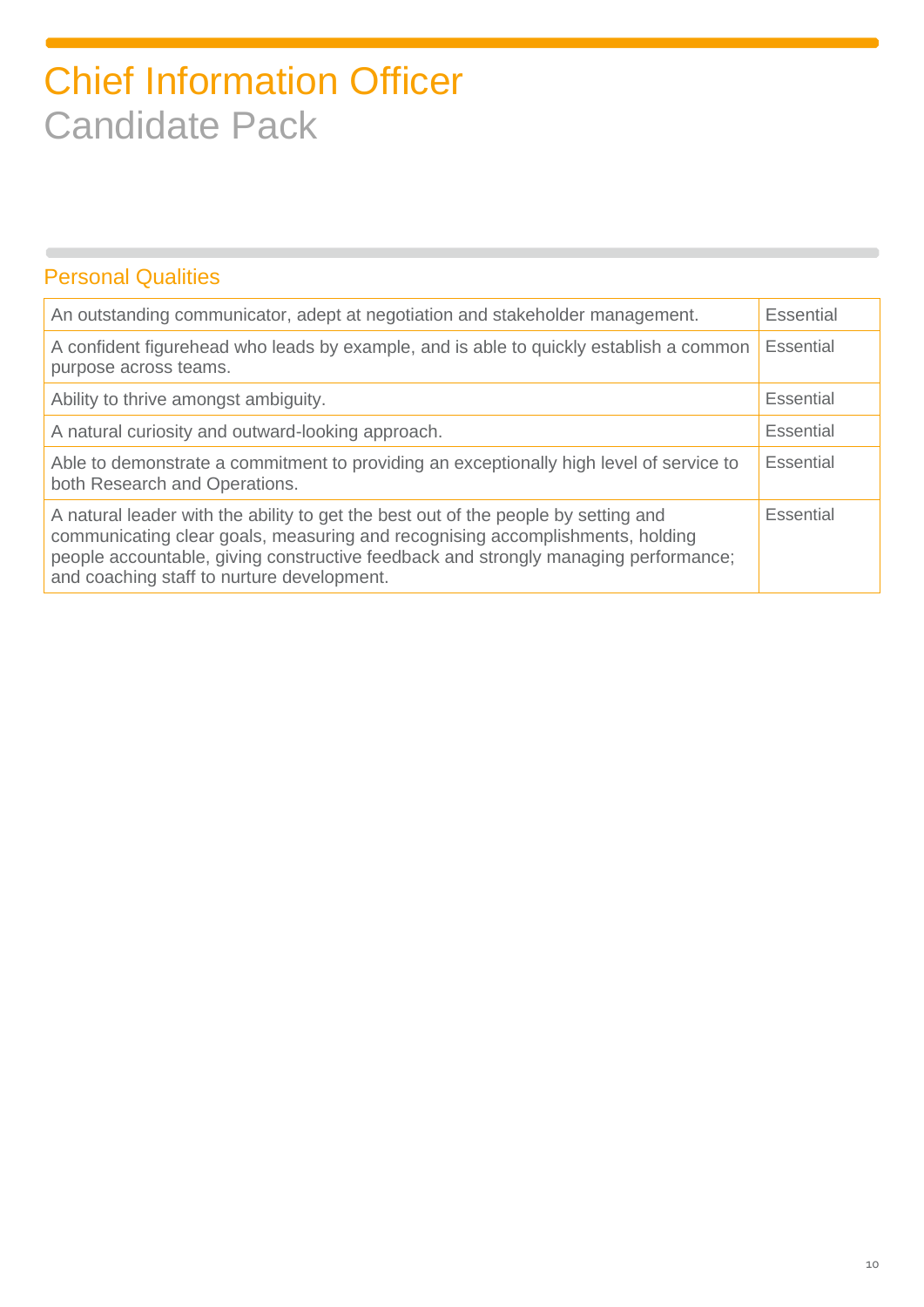We offer a fantastic working environment, great opportunities for career development and the chance to make a real difference to defeat cancer. We aim to recruit and develop the best – the most outstanding scientists and clinicians, and the most talented professional and administrative staff.

The annual leave entitlement for full time employees is 28 days per annum on joining. This will increase by a further day after 2 years' and 5 years' service.

Staff membership to the Universities Superannuation Scheme (USS) is available. The USS is a defined benefit scheme and provides a highly competitive pension scheme with robust benefits. The rate of contributions is determined by USS and details of the costs and benefits of this scheme can be found on their website. If staff are transferring from the NHS, they can opt to remain members of the NHS Pension Scheme.

We offer a range of family friendly benefits such as flexible working, a parents' group, and a maternity mentoring scheme. Other great benefits include interest free loans for discounted season tickets for travel and bicycle purchases, access to the NHS discounts website, a free and confidential Employee Assistance Programme which offers a range of well-being, financial and legal advice services, two staff restaurants, and access to a gym and sporting facilities at our Sutton site.

#### **Further information**

You may contact Alex Richardson at Odgers Berndtson (who are supporting the ICR with the recruitment for this role) for further information by emailing [alex.richardson@odgers.com](mailto:alex.richardson@odgers.com)

This job description is a reflection of the current position and is subject to review and alteration in detail and emphasis in the light of future changes or development.